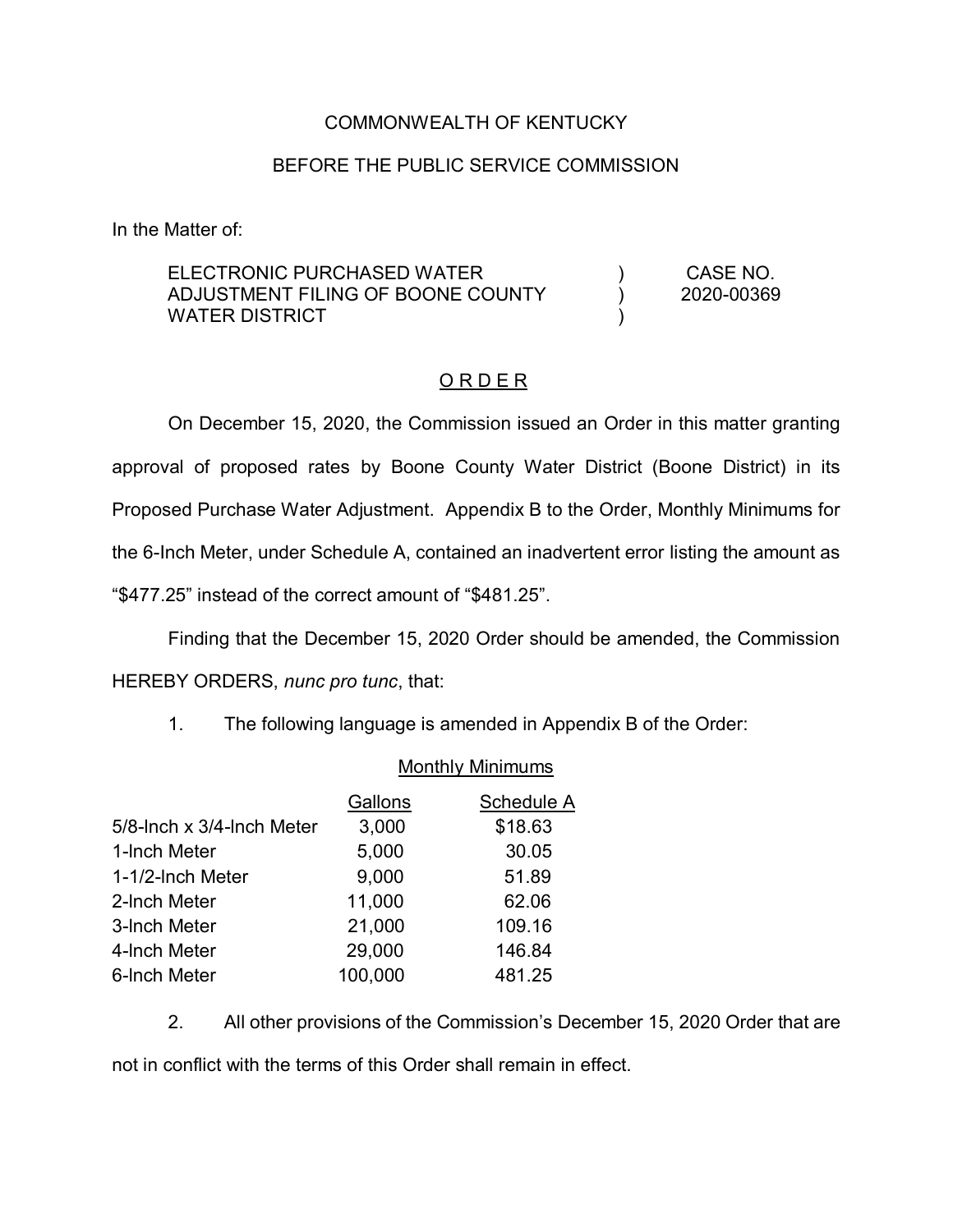By the Commission



ATTEST:

hide C. Pridwell

Executive Director

Case No. 2020-00369